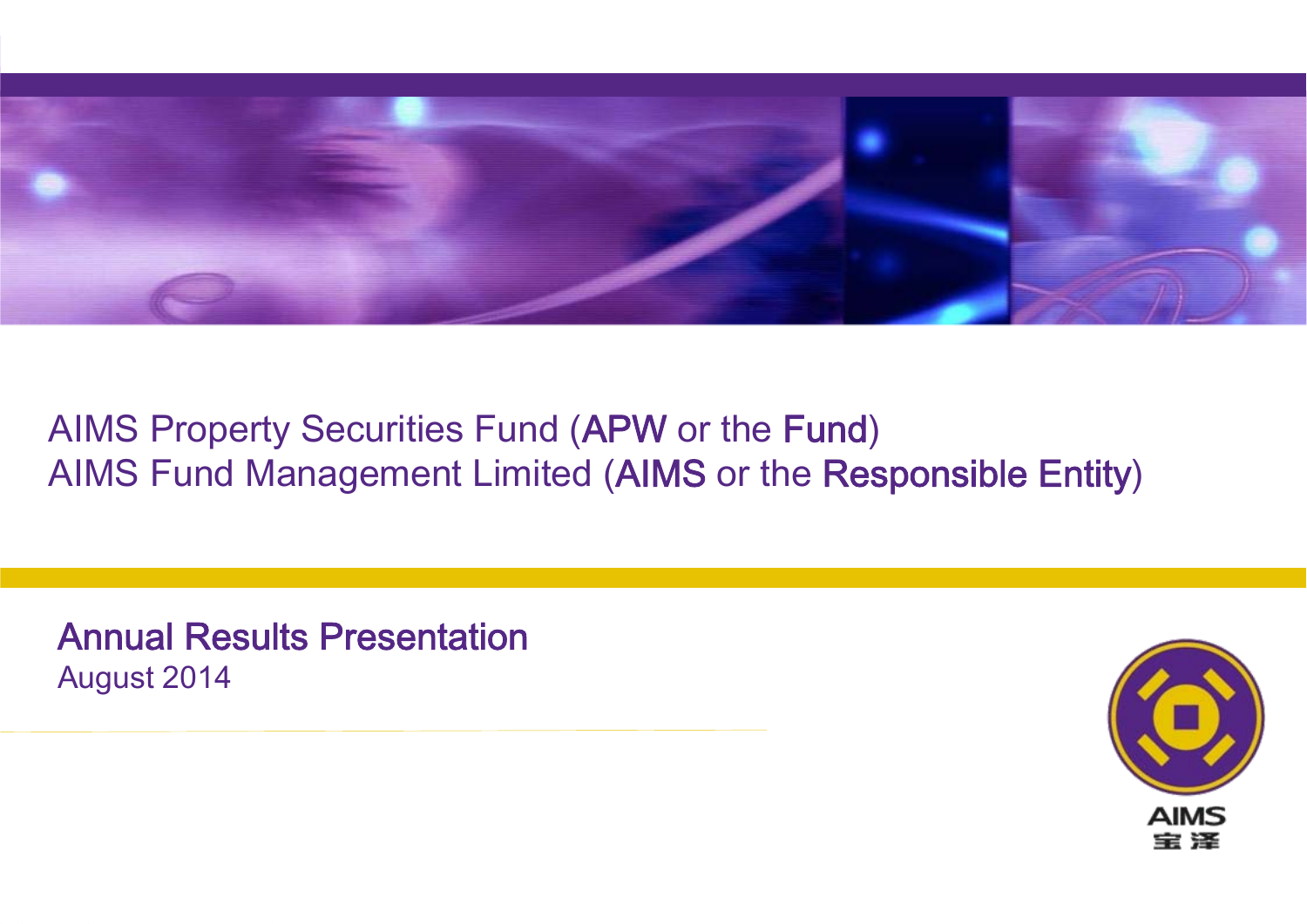



- Review of financial year 2013/14
- Fund comparison to prior year
- Financial position of the Fund
- NTA Reconciliation
- Distribution & Buy-Back
- Litigation
- Significant Portfolio Events
- Fund Strategy
- Portfolio Analysis
- Investment Portfolio
- Disclaimer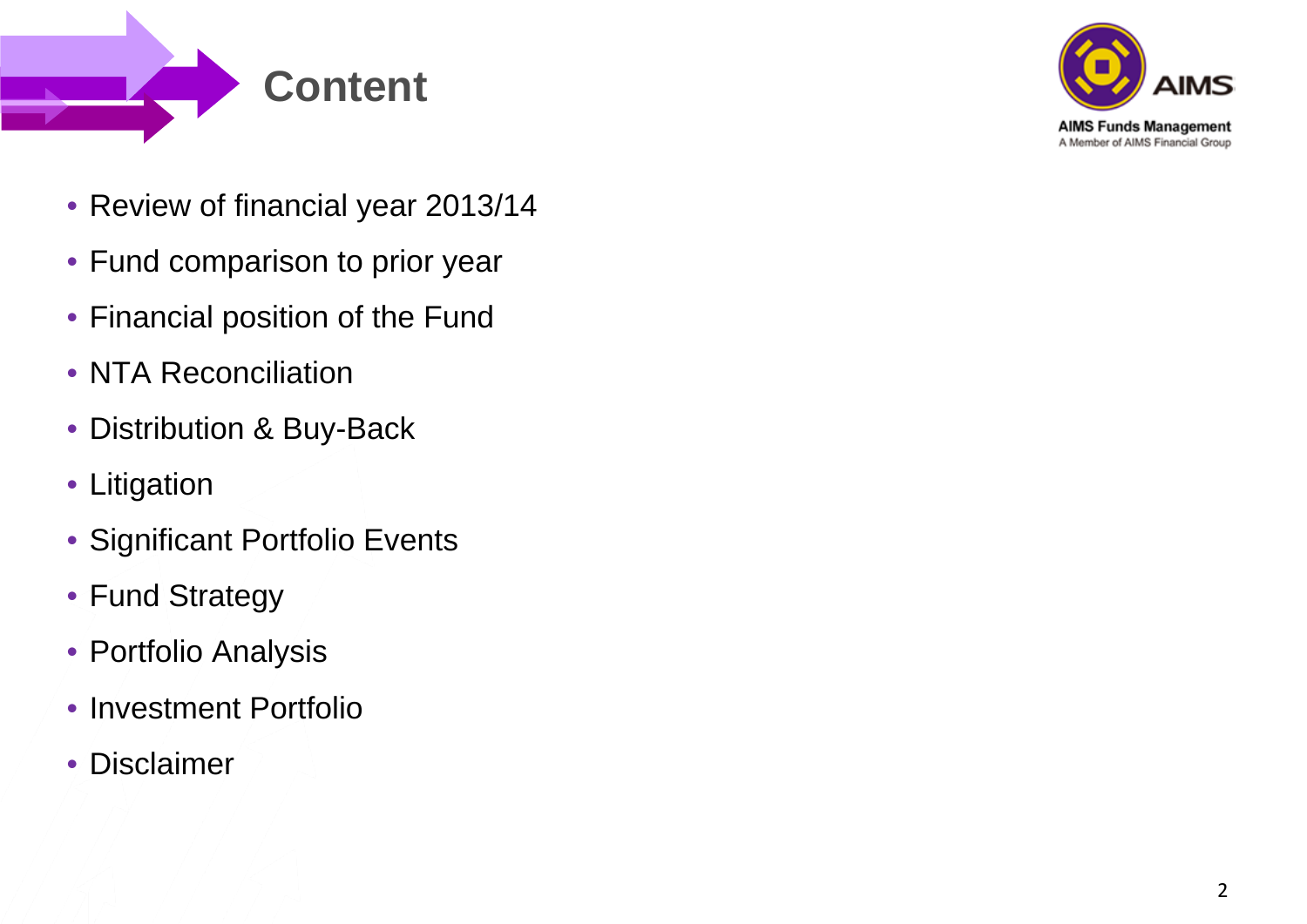

# **Review of Financial Year 2013/14**



- The Australian economy recorded growth around 2.5% in FY2013/14 compared to long term average of 3.25%.
- This has resulted in lower consumer spending and business investment however dwelling starts, retail sales, asset prices and confidence has started to improve in response to lower interest rates.
- Direct property has a compelling investment case and is strongly positioned given the spread between property yields and the cost of debt, long lease and sensible debt and liquidity structures.
- Australian investors purchased \$16.1 billion of property in Australia in 2013, an increase from \$13.7 billion in 2012. This strong flow of funds was matched by offshore groups seeking to buy Australian properties.
- The Fund recorded a net profit \$23.671 million for the financial year to 30 June 2014 compared to a net loss of \$2.012 million for the previous financial year.
- The Fund has completed its first year as a debt free vehicle since AIMS took over the management of the Fund in 2009 when it had debts of \$44.5 million.
- The Fund recommenced paying regular income distributions. The Fund paid income distributions of 0.2071 cents per unit and a capital distribution of 0.051 cents per unit.
- The Fund completed a buy-back of 10% of the Funds issued capital.
- The Fund's Net Assets per Unit increased to 16.83 cents as at 30 June 2014 compared to 11.66 cents as at 30 June 2013.
- As at 30 June 2014, the Fund had \$23.857 million in cash available to invest in new opportunities.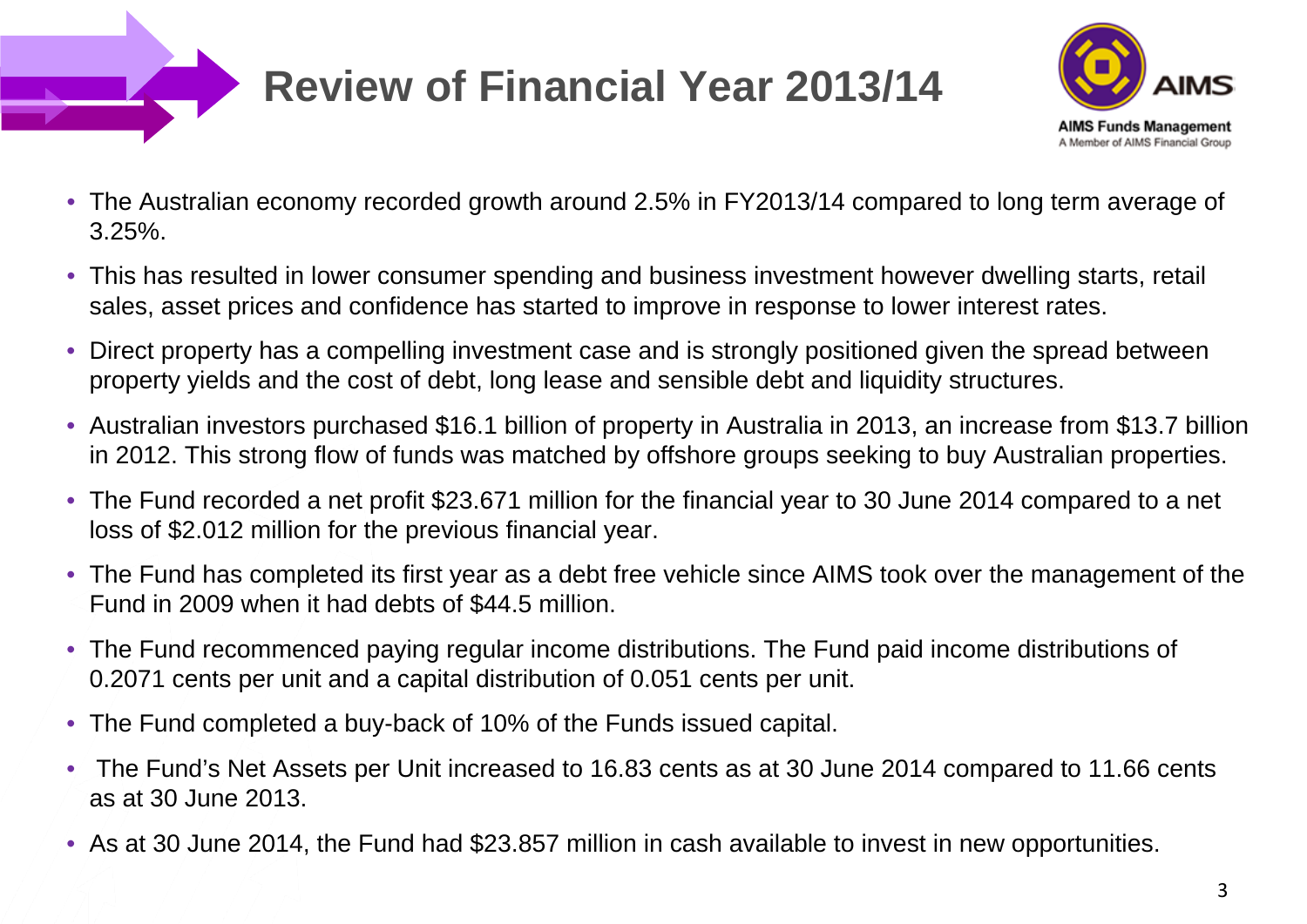# **Fund Comparison to Prior Year**



|                                                     | <b>30 June 2014</b>          | <b>30 June 2013</b> |
|-----------------------------------------------------|------------------------------|---------------------|
| Operating profit/(loss)                             | 22.392 million               | $($2.0)$ million    |
| <b>ASX Closing Unit Price</b>                       | \$0.11                       | \$0.067             |
| 52 Week Hi/Low Unit Price                           | $$0.11/\$0.07$               | \$0.0801/\$0.034    |
| Number of Units on Issue                            | 455,658,183                  | 506,286,870         |
| NTA per Unit                                        | 16.83 cents                  | 11.66 cents         |
| <b>Market Capitalisation</b>                        | \$56.96 million <sup>1</sup> | \$33.92 million     |
| % of unlisted investments                           | 40.4%                        | 75.8%               |
| Value of unlisted investments                       | \$31.17 million              | \$38.15 million     |
| % of listed investments                             | 27.5%                        | 24.2%               |
| Value of listed investments                         | \$21.23 million              | \$12.13 million     |
| <b>Total Assets</b>                                 | \$76.95 million              | \$59.536 million    |
| Gearing (interest bearing liabilities/total assets) |                              |                     |
| Net Assets attributable to Unitholders              | \$76.685 million             | \$59.034 million    |
| Management fees paid and payable by the Fund        | \$289,197                    | \$258,849           |

#### Notes

1. Based on closing price of 12.5 cents per unit as at 26 August 2014.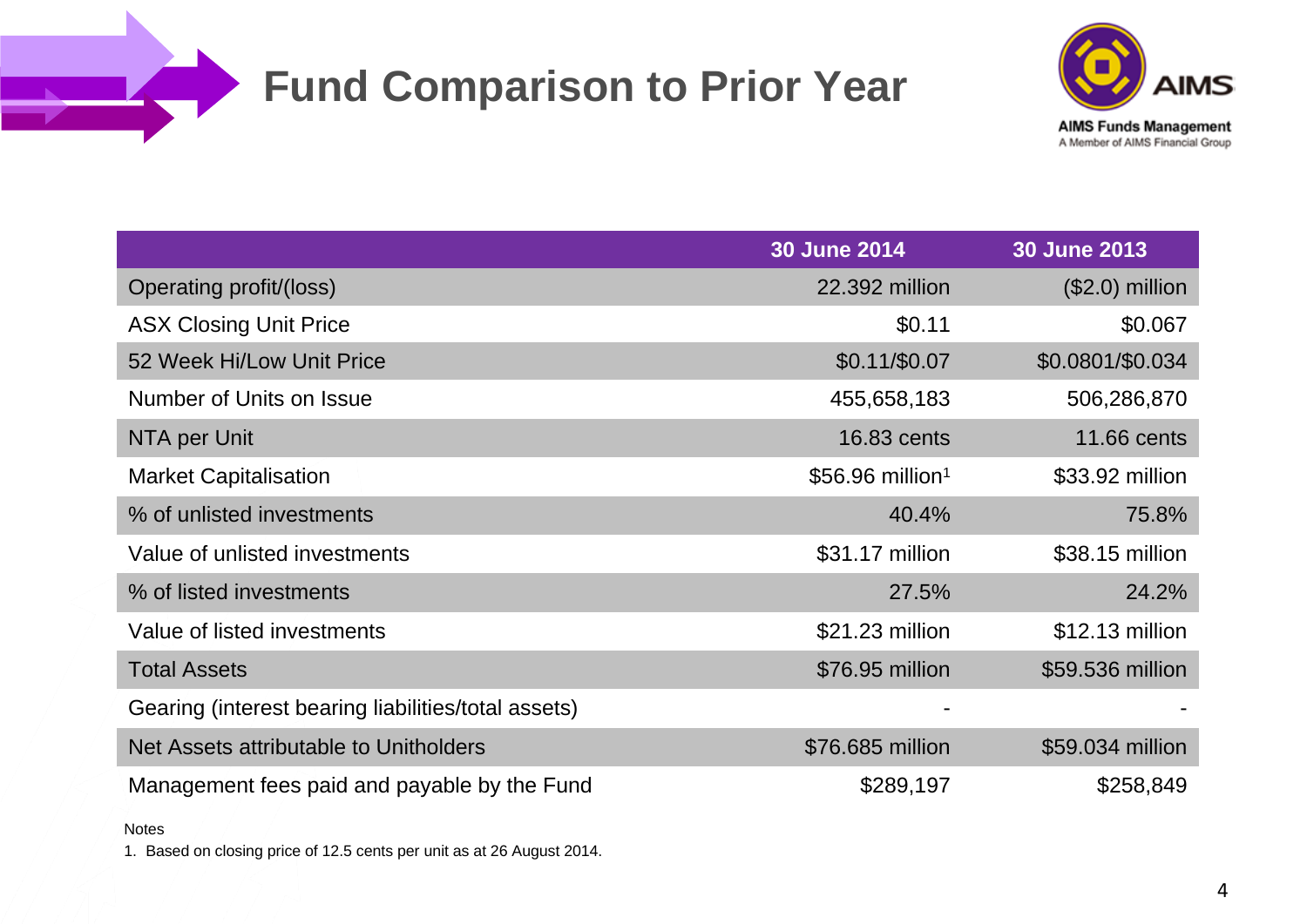# **Financial Position of the Fund**



**AIMS Funds Management** A Member of AIMS Financial Group

#### **Capitalisation Metrics**

| Closing Unit Price (26 August 2014) | \$0.125   |
|-------------------------------------|-----------|
| x Units on Issue                    | 455.658m  |
| <b>Equity Market Capitalisation</b> | \$56.957m |
| Add: Total Debt                     |           |
| Less: Cash (as at 26 August 2014)   | \$24.702m |
| <b>Total Enterprise Value</b>       | \$32,255m |

#### **Unitholder Register** (as at 26 August 2014)

| <b>AIMS capital Management Limited</b>       | 30.09% |
|----------------------------------------------|--------|
| The Central Depository Limited               | 16.40% |
| MacarthurCook Office Property Trust          | 4.97%  |
| Lanyon Australia Value Fund                  | 4.25%  |
| <b>HSBC Custody Nominees (Australia) Ltd</b> | 3.60%  |
| Mr Michel Geerdnik                           | 2.64%  |
| <b>Mr Warwick Sauer</b>                      | 1.50%  |
| Noonbah Pty Ltd                              | 1.36%  |
| <b>Top 20 Holders</b>                        | 63.83% |
| <b>Other Unitholders</b>                     | 36.17% |
|                                              |        |

| <b>Income Statement (\$'000)</b> (as at 30 June 2014) |  |
|-------------------------------------------------------|--|
|                                                       |  |

| <b>Distribution income</b>                           | 2,946     |  |  |  |  |
|------------------------------------------------------|-----------|--|--|--|--|
| Interest income                                      | 284       |  |  |  |  |
| Change in fair value of<br>investments               | 5,188     |  |  |  |  |
| Other income                                         | 17,175    |  |  |  |  |
| <b>Net Investment</b><br><b>Income</b>               | 25,593    |  |  |  |  |
| Responsible entity fees                              | 289       |  |  |  |  |
| Administration<br>expenses                           | 1,633     |  |  |  |  |
| <b>Total Expenses</b>                                | 1,922     |  |  |  |  |
| Net gain                                             | 23,671    |  |  |  |  |
| Distribution to<br>unitholders                       | 1,279     |  |  |  |  |
| <b>Change in net assets</b>                          | 22,392    |  |  |  |  |
| <b>Balance Sheet (\$'000)</b> (as at 26 August 2014) |           |  |  |  |  |
| <b>Total Assets</b>                                  | \$78.157m |  |  |  |  |
| <b>Total Liabilities</b>                             | \$0.252m  |  |  |  |  |
| Cash at bank                                         | \$26.552m |  |  |  |  |
| <b>Total Debt</b>                                    |           |  |  |  |  |
| <b>Net Asset</b>                                     | \$77.905m |  |  |  |  |
| <b>NTA per Unit (cents)</b>                          | 17.10     |  |  |  |  |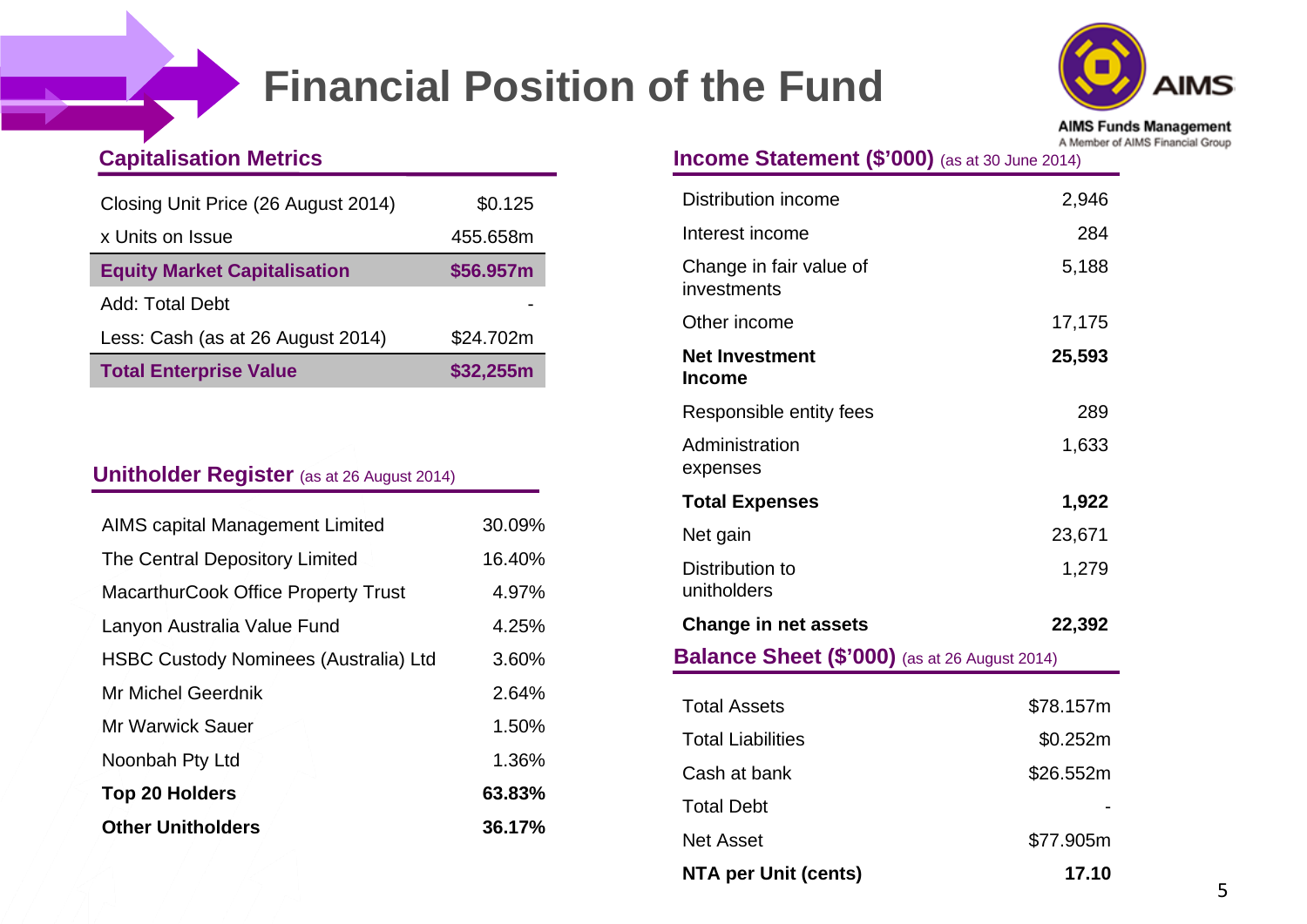



## *46.7% increase in NTA per unit since 30 June 2013*

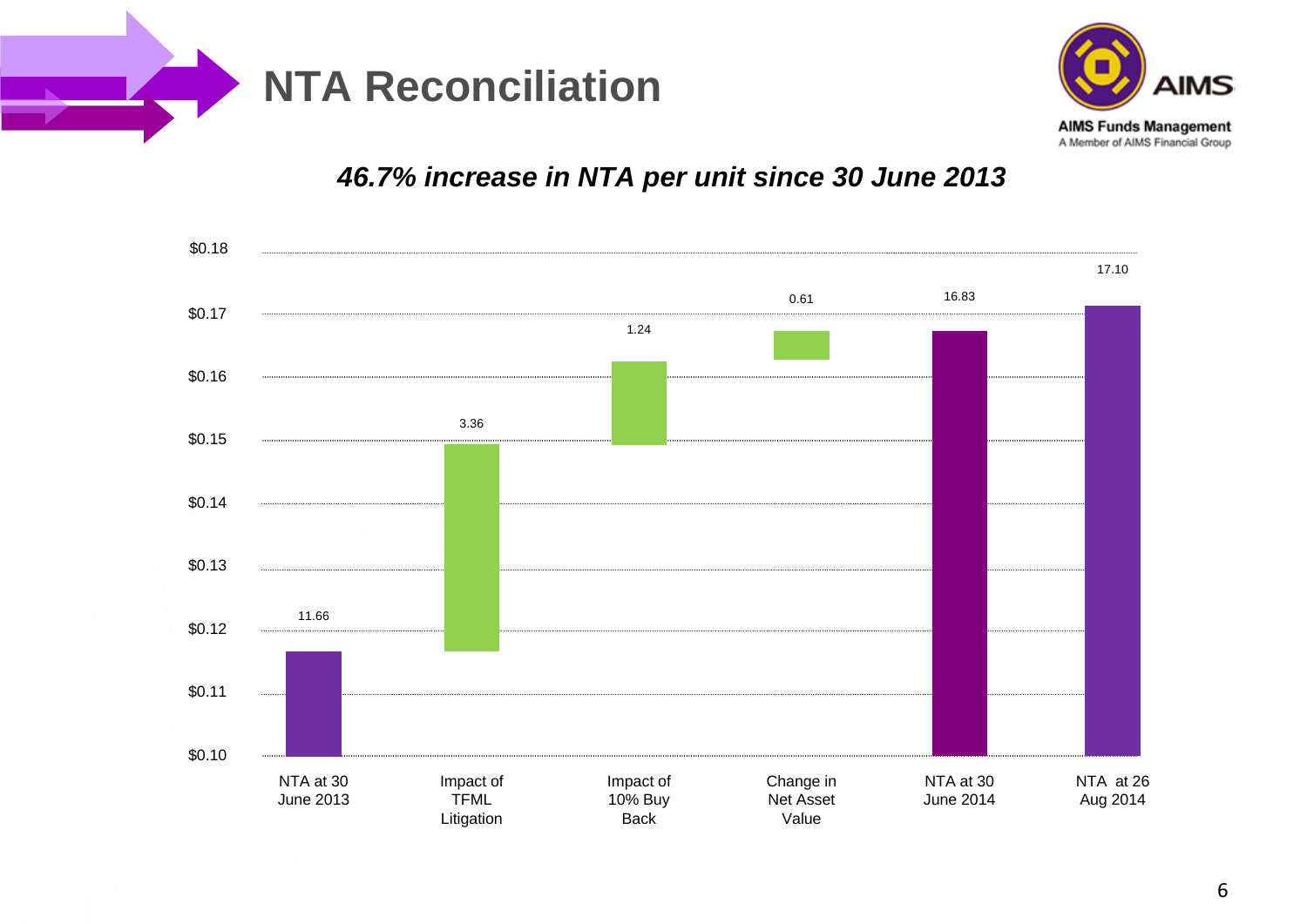



#### **Distributions**

•The Responsible Entity announced the following distributions during the financial year:

- December Distribution of approximately \$756,000 or 0.15 cents per unit comprising:
	- Income distribution of 0.099 cents per unit; and
	- Special distribution of 0.51 cents per unit;
- March Distribution of approximately \$445,000 or 0.091 cents per unit; and
- June Distribution of \$78,000 or 0.0171 cents per unit.

•Total distributions paid was 0.2572 cents per unit for the financial year ending 30 June 2014.

## **Buy-Back Program**

•The Fund completed the on-market unit buy-back of 10% of its issued capital calculated at the time of the commencement of the buy-back on 31 August 2013 (**Buy-Back**);

•At completion of the Buy-Back, the Fund bought back and cancelled 50,628,687 units (**Buy-Back Units**);

•The total consideration paid by the Fund for the Buy-Back Units was \$4,659,859 or an average of 9.2 cents per Buy-Back Unit.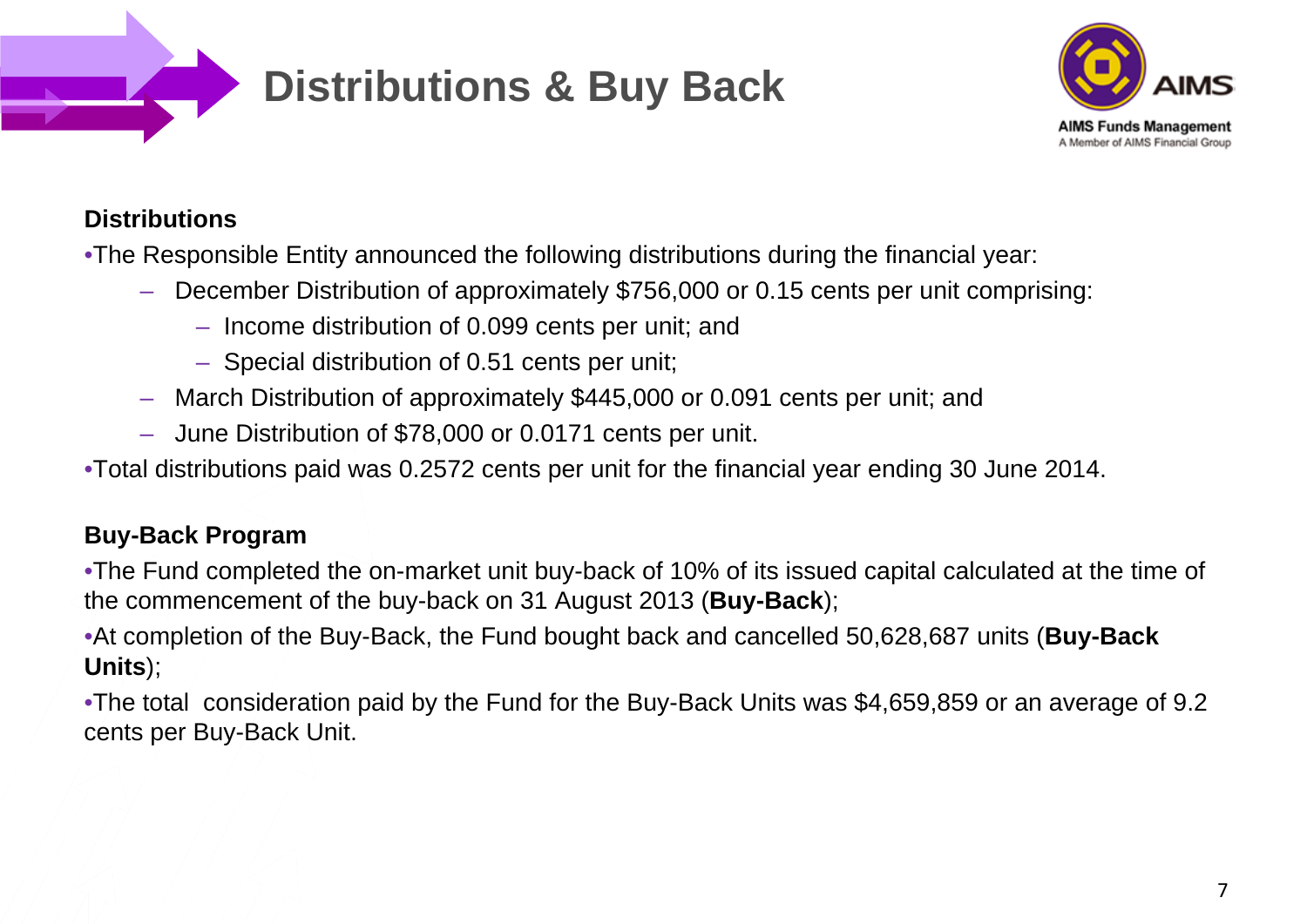



### **Pelorus litigation**

•The litigation brought about by Pelorus Private Equity Limited (**Pelorus**) against APW and the Responsible Entity was settled between the parties on 6 May 2014;

•The settlement provided for the proceedings to be dismissed with each party bearing its own legal costs and a sum of \$400,000 (of which the Fund paid \$320,000 and the Responsible Entity paid \$80,000) to Pelorus.

## **TFML litigation**

•On 16 May 2014, the High Court of Australia (**Court**) found against TFML Limited in the proceedings instituted by APW. The Court awarded damages in favour of APW as follows: i.\$10,809,868 for the judgment debt (**Judgement Debt**);

ii.\$4,859,351 for the pre-judgment interest (**Interest**); and iii.legal costs.

•On 30 June 2014, APW received \$16,869,219 from TFML Limited comprising of:

i.Judgement Debt;

ii.Interest; and

iii.\$1,200,000 for the legal costs associated with the TFML litigation.

•In addition, the Fund also received:

i.\$150,000 for the post-judgment interest; and

ii.A fee of \$171,207 for jointly underwriting the P-REIT Rights Issue.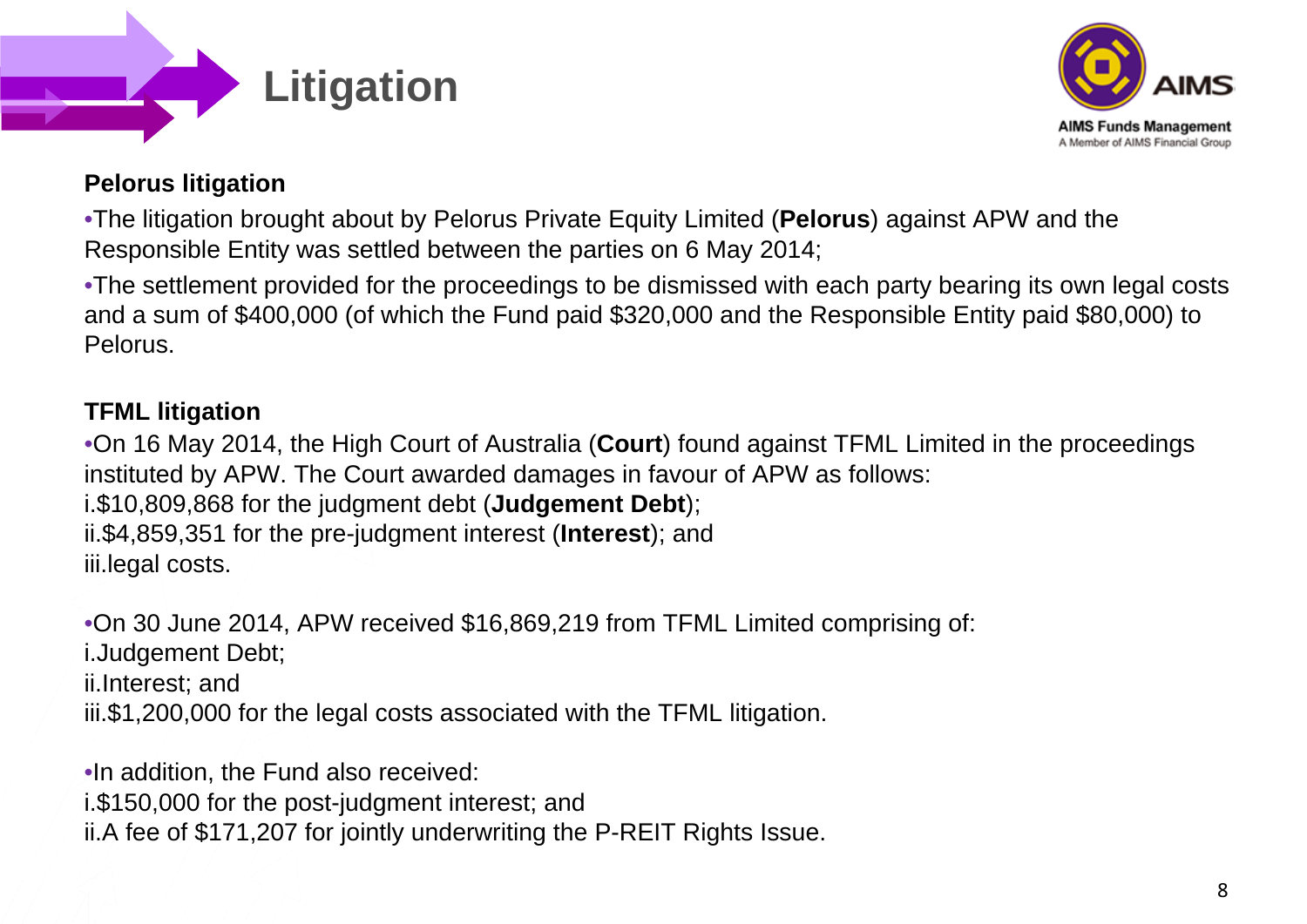

## **Significant Portfolio Events**



## • **Unlisted Property Securities**

- The Fund received a final cash distribution from APGF Real Estate Investment Trust of \$395,020 or 37.0 cents per unit following the wind up of the trust;
- The Fund increased its holding in AIMS Property Fund (St Kilda Rd)<sup>1</sup> from 18.95% to 49.9%<sup>2</sup>;
- The Fund redeemed its interest in the MAB International Retail Trust for \$1,601,460 or 25.42 cents per unit;
- The Fund redeemed its interest in the MPG Bulky Goods Retail Trust for \$3,520,000 or 80 cents per unit;
- The Fund disposed its holding in the Rimcorp Property Trust No.4 for \$2,760,000 or 92 cents per unit which represented a 14% premium to NTA;
- The Fund received a final cash distribution from Stockland Direct Office Trust No. 3 of \$253,000 or 6.325 cents per unit following the wind up of the trust;
- The Fund received a cash distribution from Toga Accommodation Fund of \$2,850,000 or 57.0 cents per unit following the sale of the Australia hotel portfolio; and
- The Fund also received a final cash distribution from Toga Accommodation Fund of \$1,850,000 or 37.0 cents per unit following the sale of the European hotel portfolio on 21 August 2014.

## • **Listed Property Securities**

- The Fund increased its holding in the AIMS AMP Capital Industrial REIT from 420,615 units to 3,488,271;
- The Fund acquired 35,894,814 units in P-REIT via a Rights Issue at 3.5 cents per unit;
- $-$  The Fund received a fee of \$171,207 for jointly underwriting the P-REIT Rights Issue; and
- $-$  On a like for like basis, the Fund's portfolio of listed property securities has increased by 22.36% during FY13/14.

#### *Notes*

- *1. Formerly known as Austgrowth Property Syndicate No. 23.*
- *2. The average purchase price per unit is 36.2 cents*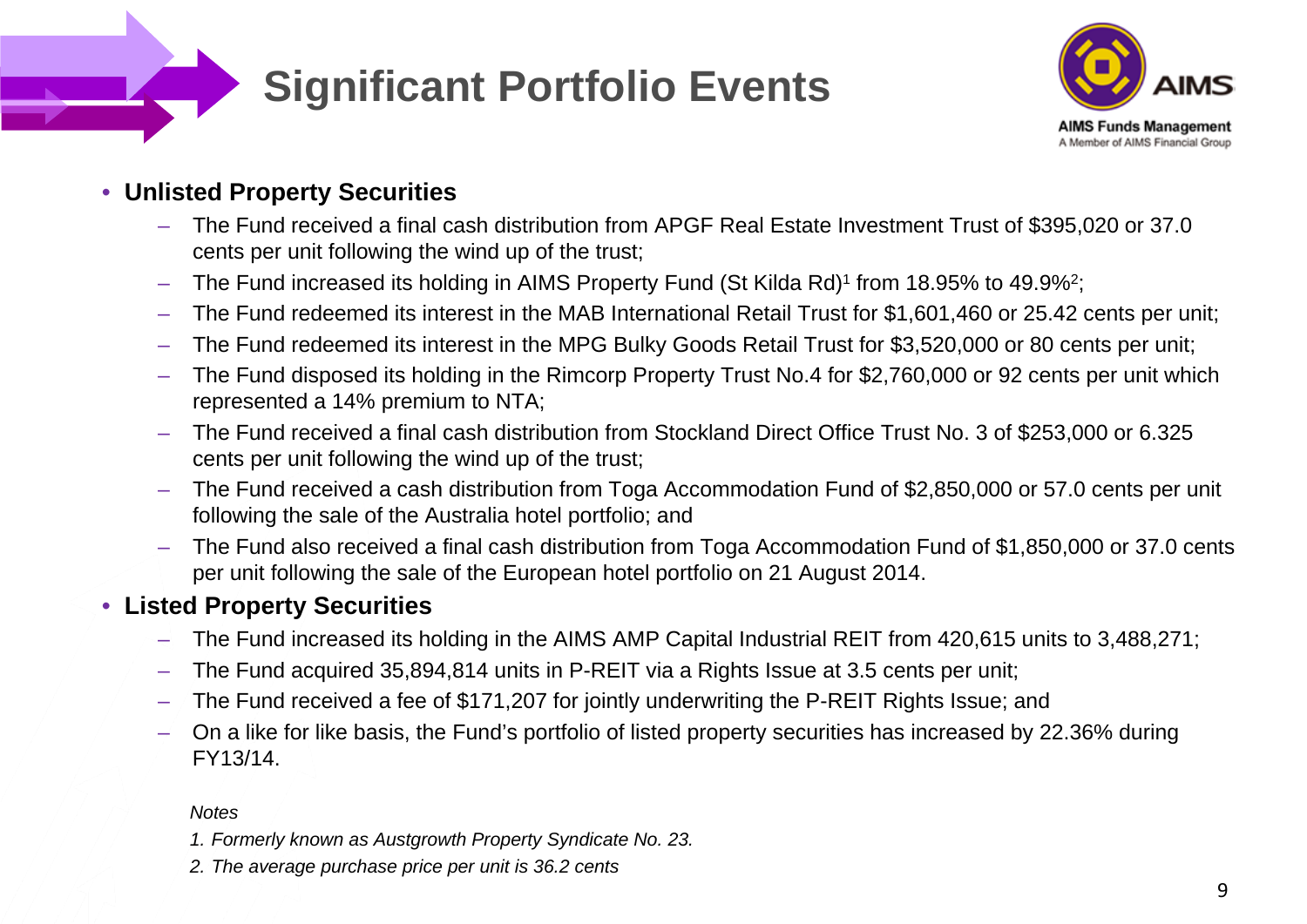



- Over the past few years the Fund's strategy has been focused mainly on:
	- $\frac{1}{2}$ Becoming a debt free vehicle;
	- Redeeming investments whenever possible;
	- Disposing of non-performing investments;
	- Reinstating regular income distributions; and
	- Winning the TFML litigation.
- Having successfully implemented that strategy, the Fund has a strong balance sheet including approximately \$24.0 million in cash and no debt;
- As a result, the Fund is in a strong position to:
	- Increase income distributions; and
	- $\overline{\phantom{m}}$ Make new investments to create value for Unitholders.
- The Responsible Entity's main objective for the Fund is to provide regular income with the potential for capital growth and maintain a conservative capital structure.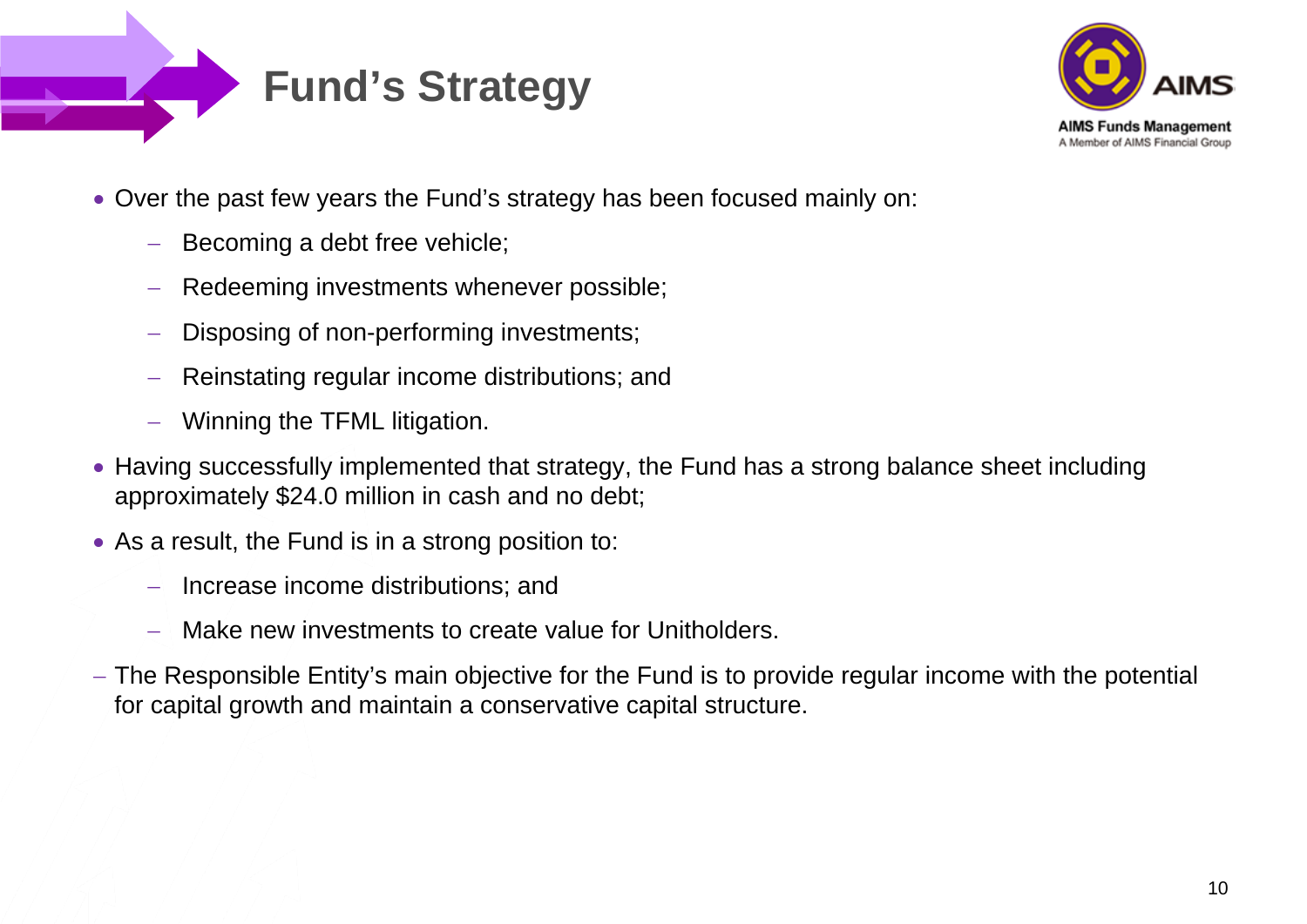

## **Portfolio Analysis**





- 
- Cash & Receivables

### **Portfolio by Asset Portfolio by Sector**



## **Portfolio by Manager Portfolio by Region**



- AIMSAMP
- $APN$
- $Arena$
- Australian Unity
- **Blackwall**
- $\blacksquare$  Centuria
- Charter Hall
- MacarthurCook

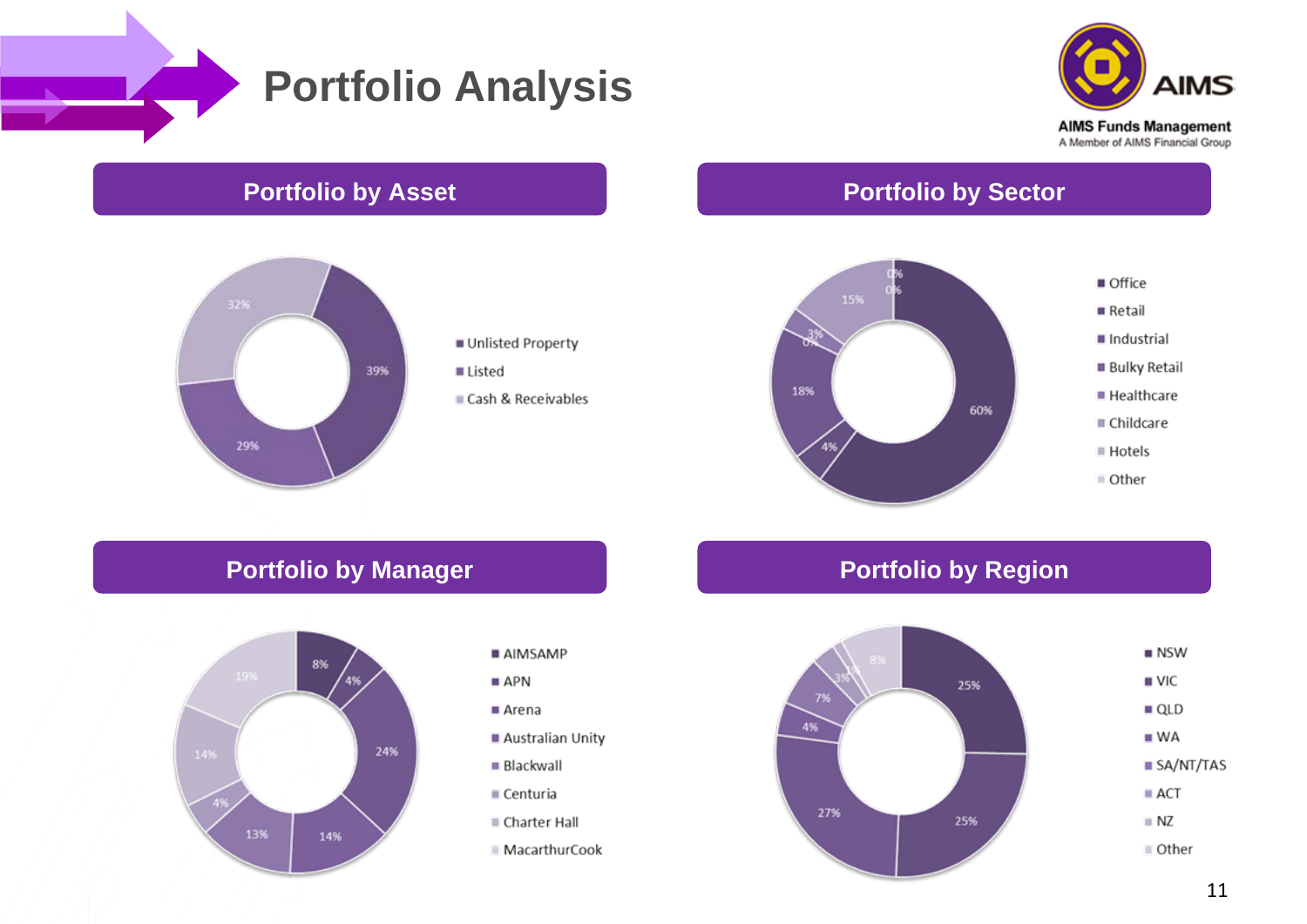## **Investment Portfolio** – as at 30 June 2014



**AIMS Funds Management** A Member of AIMS Financial Group

| Investment                                      | Sector      | Fund Size (\$m)<br>30 June 2014 | Investment<br>Allocation (%) | Ownership of<br>Investment | <b>Current Unit</b><br>Price | Annualised<br>Distribution<br>Yield | Investment<br>Value | Gearing<br>(Debt/Total<br>Assets) | <b>Term Expiry</b> | WALE by<br>Income<br>(years) |
|-------------------------------------------------|-------------|---------------------------------|------------------------------|----------------------------|------------------------------|-------------------------------------|---------------------|-----------------------------------|--------------------|------------------------------|
| <b>Unlisted Securities</b>                      |             |                                 |                              |                            |                              |                                     |                     |                                   |                    |                              |
| APN Champion Retail Fund                        | Retail      | \$21.88                         | 0.00%                        | 14.4%                      | \$0.00                       | 0.0%                                | \$0                 | 100.0%                            | $1$ -Oct-13        | 9.5                          |
| APN/UKA Poland Retail Trust                     | Retail      | \$32.12                         | 0.00%                        | 18.5%                      | \$0.00                       | 0.0%                                | \$0                 | 100.0%                            | 1-Dec-16           | 4.8                          |
| Arena Office Fund                               | Office      | \$343.00                        | 6.22%                        | 1.7%                       | \$0.65                       | 3.8%                                | \$3,257,000         | 46.2%                             | 31-Dec-15          | 4.4                          |
| AIMS Property Fund (St Kilda Road) <sup>+</sup> | Office      | \$28.07                         | 11.46%                       | 49.9%                      | \$0.27                       | 7.7%                                | \$6,007,446         | 57.4% <sup>2</sup>                | 21-Dec-15          | 1.38                         |
| Australian Unity Office Property Fund           | Office      | \$365.13                        | 13.77%                       | 3.9%                       | \$0.82                       | 8.5%                                | \$7,215,104         | 47.9%                             | Open-ended         | 4.76                         |
| Centuria Direct Property Fund                   | Industrial  | \$14.92                         | 4.17%                        | 18.0%                      | \$0.28                       | 0.0%                                | \$2,184,000         | 19.7%                             | 1-Aug-13           | 0                            |
| MacarthurCook Office Property Trust             | Office      | \$16.09                         | 6.84%                        | 35.1%                      | \$0.35                       | 0.0%                                | \$3,584,277         | 35.2%                             | Open-ended         | 2.84                         |
| PFA Diversified Property Trust                  | Diversified | \$322.00                        | 13.50%                       | 4.5%                       | \$0.71                       | 10.2%                               | \$7,072,300         | 49.2%                             | Open-ended         | 3.7                          |
| Toga Accommodation Fund <sup>2</sup>            | Hotels      | \$58.10                         | 3.53%                        | 3.7%                       | \$0.37                       | 5.4%                                | \$1,850,000         | 63.1%                             | 31-Dec-12          | N/A                          |
| <b>Total Unlisted Investments</b>               |             |                                 | 59.5%                        |                            |                              |                                     | \$31,170,127        |                                   |                    |                              |
|                                                 |             |                                 |                              |                            |                              |                                     |                     |                                   |                    |                              |
| <b>Listed Securities</b>                        |             |                                 |                              |                            |                              |                                     |                     |                                   |                    |                              |
| Blackwall Property Funds Limited                | Diversified | \$16.63                         | 1.32%                        | 5.5%                       | \$0.25                       | 7.2%                                | \$690,500           | 14.8%                             | Listed             | N/A                          |
| P-REIT                                          | Diversified | \$111.00                        | 11.16%                       | 12.5%                      | \$0.10                       | 7.5%                                | \$5,847,669         | 45.1%                             | Listed             | N/A                          |
| APN Regional Property Fund                      | Diversified | \$48.30                         | 4.38%                        | 9.8%                       | \$0.72                       | 8.4%                                | \$2,297,143         | 43.7%                             | Listed             | 3.9                          |
| AIMSAMP Industrial REIT                         | Industrial  | \$1,276.25                      | 8.15%                        | 0.6%                       | \$1.22                       | 7.3%                                | \$4,271,679         | 31.7%                             | Listed             | 3.25                         |
| Arena REIT                                      | Childcare   | \$332.90                        | 15.50%                       | 3.2%                       | \$1.20                       | 6.9%                                | \$8,121,983         | 32.0%                             | Listed             | 8.7                          |
| <b>Total Listed Investments</b>                 |             |                                 | 40.51%                       |                            |                              |                                     | \$21,228,974        |                                   |                    |                              |
|                                                 |             |                                 |                              |                            |                              |                                     |                     |                                   |                    |                              |
| <b>TOTAL INVESTMENTS</b>                        |             | \$2,986.38                      | 100%                         |                            |                              |                                     | \$52,399,101        |                                   |                    |                              |
|                                                 |             |                                 |                              |                            |                              |                                     |                     |                                   |                    |                              |

Notes

1. Formerly known as Austgrowth Property Syndicate No. 23

Refinance reduced the gearing of AIMS Property Fund (St Kilda Road) to 46% on 11 August 2014 2.

3. Toga Accommodation Fund's final distribution of 37 cents per unit were received on 21 August 2014